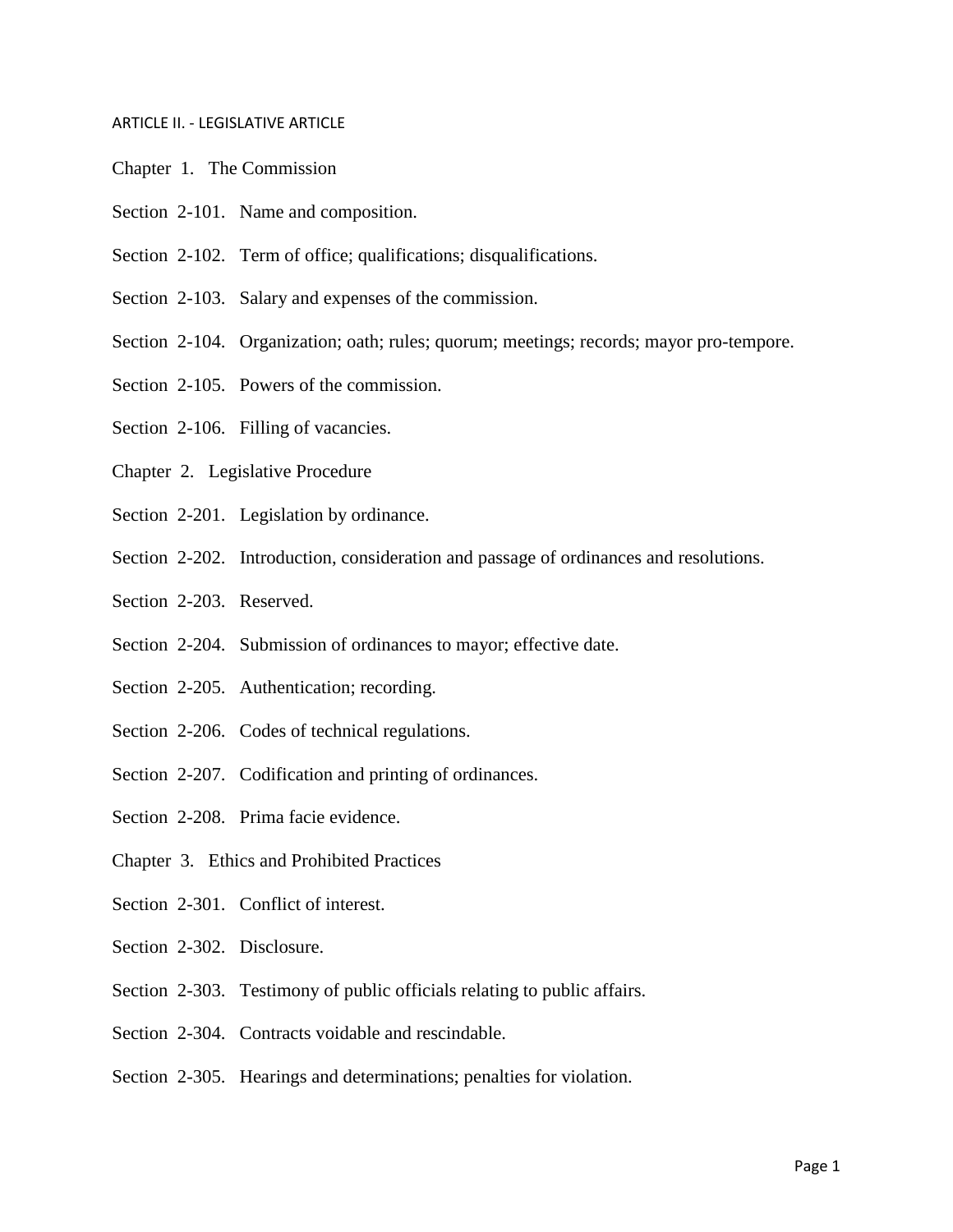## CHAPTER 1. - THE COMMISSION

Section 2-101. - Name and composition.

There is hereby created the "Commission of Athens-Clarke County, Georgia." Membership on the commission is a part-time position. The commission shall consist of ten (10) members, elected from districts as provided in section 6-201 of this Charter.

Section 2-102. - Term of office; qualifications; disqualifications.

- (a) The terms of office of all members of the commission shall be four years and until their successors are elected and qualified, except that a commissioner appointed to fill a vacancy shall serve only for the balance of the unexpired term as provided in Section 2-l06 of this Charter. All terms of office shall begin at the first regular commission meeting in January next following the election.
- (b) No person shall be eligible for election or appointment to the commission unless such person, on or before the date of election or appointment, shall have attained the age of twenty-one (21) years, shall be a qualified voter of the unified government, and shall have resided within the county for one (1) year and within the territorial limits of the district from which elected on the date of qualifying for election. A member of the commission shall continue to reside within the district from which elected during such member's term of office.
- (c) No member of the commission, during that member's term of office, shall hold any other federal, state or local government elective office.

(2002 Ga. Laws, p. 4246, § 1; 2012 Ga. Laws (Act No. 409), § 1)

# **Editor's note—**

The description of the districts as set forth in § 2-102(a) may be found in appendix A to this Charter.

Section 2-103. - Salary and expenses of the commission.

- (a) The salary of each commissioner shall be \$15,000.00 per year, payable in equal monthly installments.
- (b) In addition to the salary, commissioners shall be reimbursed for all direct expenses incurred in carrying out the duties and responsibilities of the unified government.
- (c) The salary and expenses of members of the commission may be changed by ordinance, subject to the following conditions:
	- (1) No action to increase the salary or expenses of commissioners shall be taken until notice of intent to take the action has been published in the official legal organ of Athens-Clarke County at least once a week for three (3) successive weeks immediately preceding the week during which the action is taken.
	- (2) Any action to increase the salary of commissioners shall not become effective until the date of commencement of the terms of those commissioners elected at the next regular election following such action.
	- (3) No action to increase the salary of commissioners shall be taken during the period between the date when candidates for election to the commission may first qualify as candidates and the date when members of the commission take office following their election.

(2001 Ga. Laws, page 3873, § 1)

Section 2-104. - Organization; oath; rules; quorum; meetings; records; mayor pro-tempore.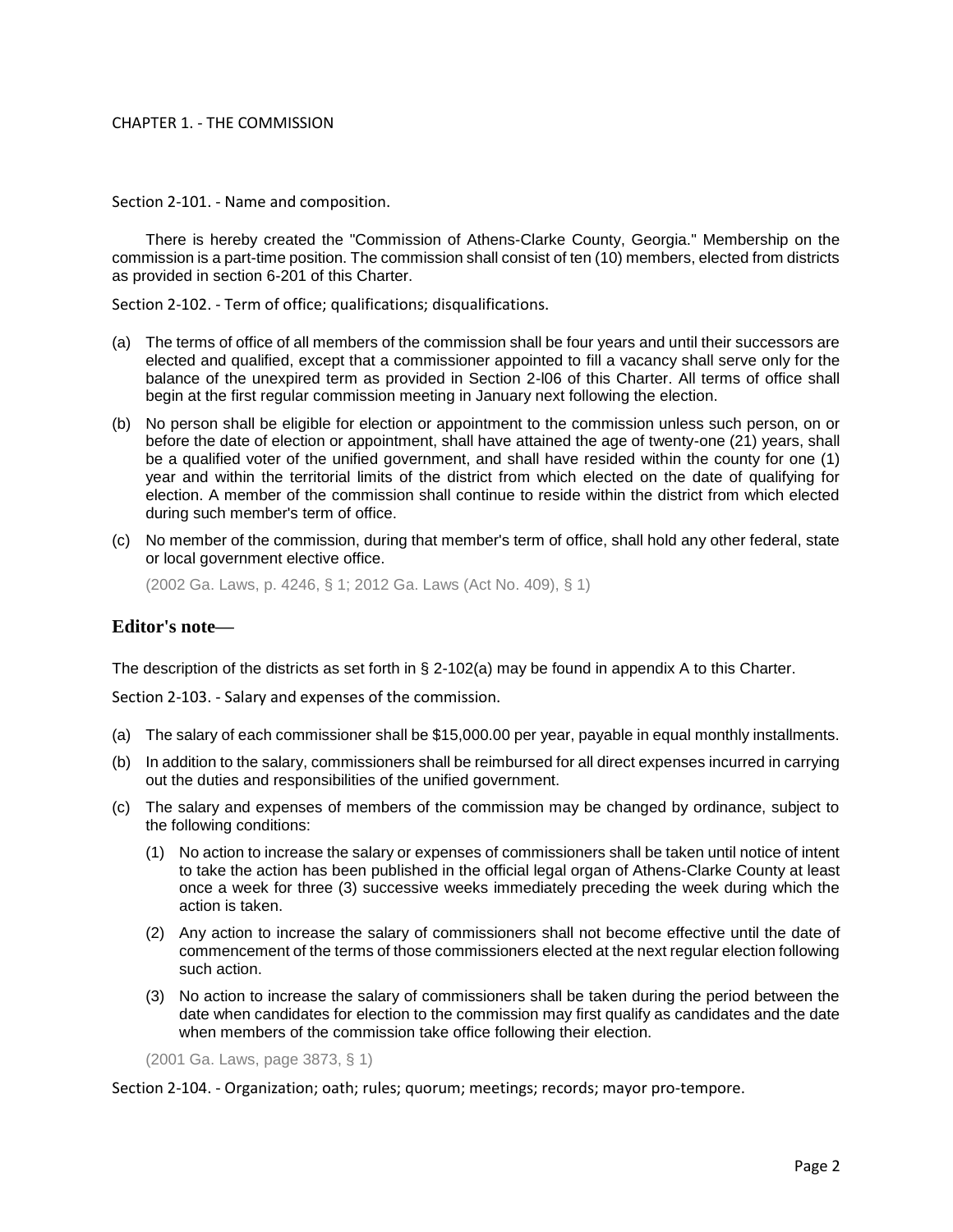(a) The commission shall meet for organization and swearing-in purposes on the first Tuesday after January 1, next following its election or as soon thereafter as practicable. At this meeting, the newly elected or re-elected commissioners shall each take the following oath of office, to be administered by the judge of the probate court:

"I do solemnly swear (or affirm) that I will well and truly perform the duties of Commissioner of the Unified Government of Athens-Clarke County, Georgia, and that I will support and defend the Charter thereof, as well as the Constitution and laws of the State of Georgia and of the United States of America, so help me God."

- (b) The commission, by majority vote, shall adopt rules of procedure governing the transaction of its business consistent with the provisions of this Charter; shall adopt by ordinance the time, date and place for regular meetings, which will be held at least once each month; and shall provide for keeping minutes of its proceedings by the clerk as provided in section 4-102 of this Charter.
- (c) At its first organization meeting, the commission shall select the date when it will hold its regular monthly meetings.
- (d) Seven (7) of the ten (10) members of the commission shall constitute a quorum for the transaction of business; however, a smaller number may adjourn from time to time.
- (e) Special meetings of the commission may be called by the mayor or by any five (5) commissioners upon no less than twenty-four (24) hours' written notice to each member served personally or left at the usual place of business or residence of such member. Such notice of a special meeting may be waived in writing either before or after the meeting. Subject to O.C.G.A. § 50-14-1(d), special meetings may be held at any time without notice to all commissioners, upon attendance at such meeting by all members of the commission, or by waiver of notice of those not in attendance.
- (f) All meetings of the commission, except for those exceptions provided for in general law, shall be public and any citizen shall have access to the minutes and records thereof at reasonable times.
- (g) At its first meeting in January of each year a chief elected officer (referred to as the mayor in this Charter, see article III of this Charter) pro-tempore shall be elected by and from the membership of the commission to serve for a term of one (1) year. Such an election shall take place at the first regular meeting of the commission each year and whenever necessary to fill a vacancy in the office. A commissioner elected to fill a vacancy shall only serve as such until an election for a new mayor protempore is held the following year.
- (h) In the absence of the mayor for any cause, the mayor pro-tempore shall preside over meetings and discharge the duties of mayor until either the return of the mayor or the election of a new mayor. While serving as the mayor, the mayor pro-tempore shall have the same powers as a mayor and not those of a commissioner.

(Ord. of 7-2-96, § 1; Ord. of 7-6-99, § 1; Ord. of 12-4-2001, § 1)

Section 2-105. - Powers of the commission.

- (a) All legislative powers of the Unified Government of Athens-Clarke County, Georgia, including any such powers which may hereafter be conferred by law upon said government, shall be vested exclusively in the mayor and the commission, in accordance with the provisions of this Charter.
- (b) In addition to its legislative powers, the commission shall specifically have the power to:
	- (1) Adopt and from time to time amend the budget;
	- (2) Approve or reject recommendations concerning the appointments of the manager, attorney and auditor;
	- (3) Remove from office the manager, attorney and auditor by majority vote of the entire commission; and
	- (4) Override the mayor's veto with the affirmative vote of seven (7) commissioners.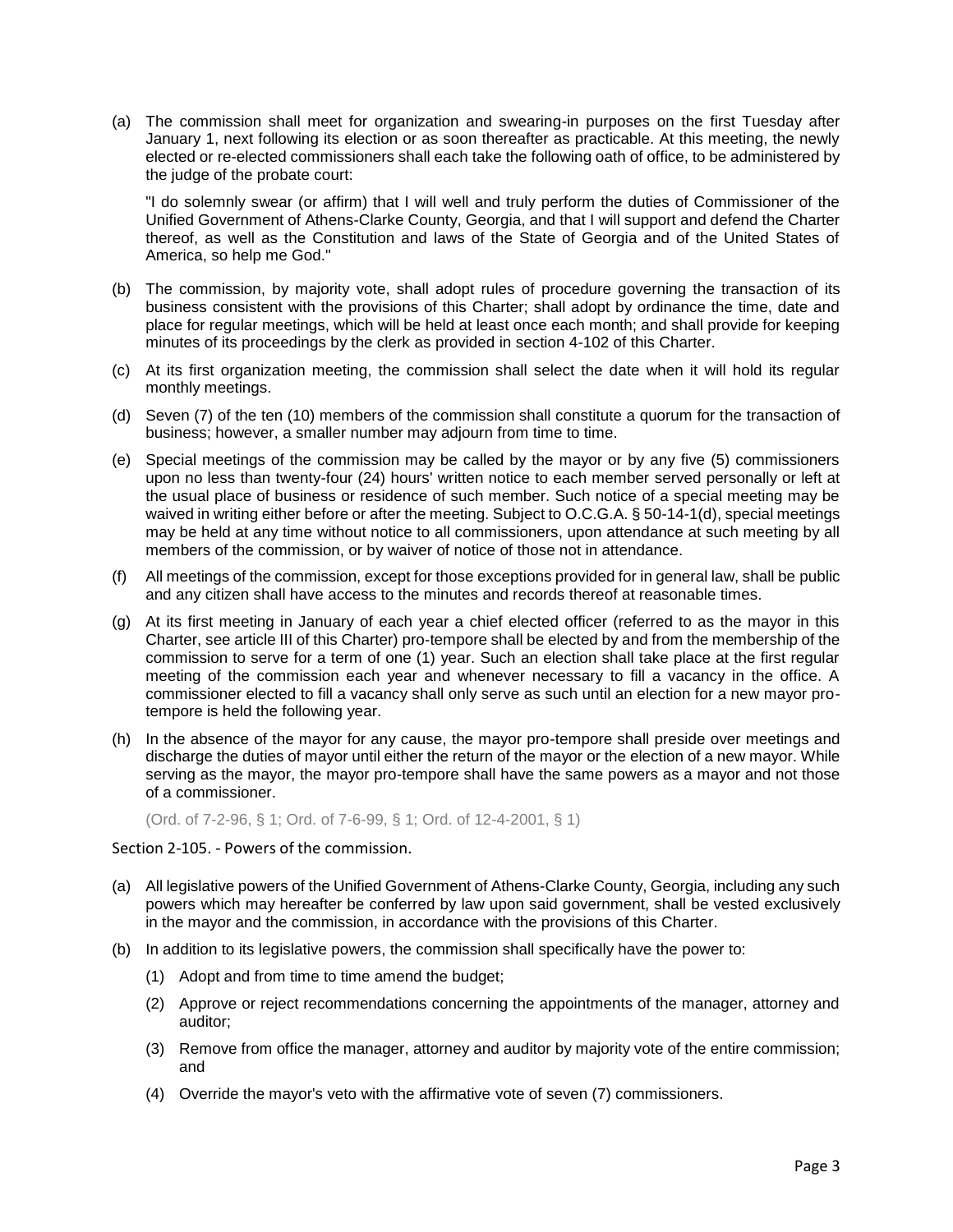- (5) Appoint the clerk of commission by a majority vote of the entire commission, describe duties and the compensation for said office, and terminate said clerk at any time by a majority vote of the entire commission.
- (c) In the exercise of its powers, the commission shall adopt and provide for the execution of such ordinances, resolutions, rules and regulations, not inconsistent with this Charter, as may be necessary or proper for the purpose of carrying into effect the powers conferred by this Charter and for the promotion and protection of the safety, health, peace, security and general welfare of the inhabitants of the unified government and may enforce such ordinances, resolutions, rules and regulations by imposing penalties for violations thereof, as prescribed by ordinance, by a fine not exceeding \$1,000.00, or by imprisonment for a period not exceeding six (6) months, or both.
- (d) Except as otherwise provided by the Constitution, general or local law or this Charter, the commission may by ordinance create, change, alter, combine, abolish, consolidate and redefine the manner of appointment, membership, powers and duties of bureaus, boards, commissions, departments, divisions, authorities, offices and agencies of the unified government, including positions of public employment, and may transfer and delete functions and assign additional functions to any bureaus, offices, agencies, departments, divisions, boards, authorities, commissions and positions of public employment existing under this Charter. The commission may by ordinance transfer all the assets, liabilities and obligations thereof to a department, a division or other unit of a department of the unified government, which shall have the power, and its duty shall be to perform and exercise all the functions and powers theretofore performed and exercised by such board, commission, authority, division, agency, bureau, office, department or position of public employment.
- (e) Subsection (d) of section 2-105 of this Charter does not apply to any authorities or boards which were created by either a local constitutional amendment or by a local act of the General Assembly.
- (f) The commission shall have the power to conduct or cause to be conducted inquiries and investigations of the operations of any office, department, or agency or the conduct of any officer or employee thereof administering the affairs of the unified government. In conducting inquiries and investigations, the commission shall have the right to administer oaths; subpoena witnesses, documents, records or other evidence; take testimony; and require the production of evidence. The conduct of proceedings at commission inquiries and investigations shall be subject to such rules and regulations as the commission may prescribe by general ordinance.
- (g) The commission shall provide for the form of oaths and the amount and condition of surety bonds as may be required of any officer or employee of the unified government.
- (h) The commission shall have and exercise such other powers as conferred upon it by this Charter and the laws of Georgia.

(Ord. of 7-2-96, § 1; ; Ord. of 7-6-99, § 1; Ord. of 7-5-2000, § 1; 2002 Ga. Laws, p. 4737, § 1)

Section 2-106. - Filling of vacancies.

- (a) In the event that the office of a member of the commission shall become vacant by reason of death, resignation or any other cause, and the term shall expire in less than one hundred eighty (180) days, the vacant position shall be filled by appointment of the remaining members of the commission. Any individual so appointed must have the same qualifications required for election to the office.
- (b) If the term of the vacant commission position will continue for more than one hundred eighty (180) days, a special election shall be held as provided in this Charter and in general state law to elect a new member of the commission to serve for the remainder of the term.

CHAPTER 2. - LEGISLATIVE PROCEDURE

Section 2-201. - Legislation by ordinance.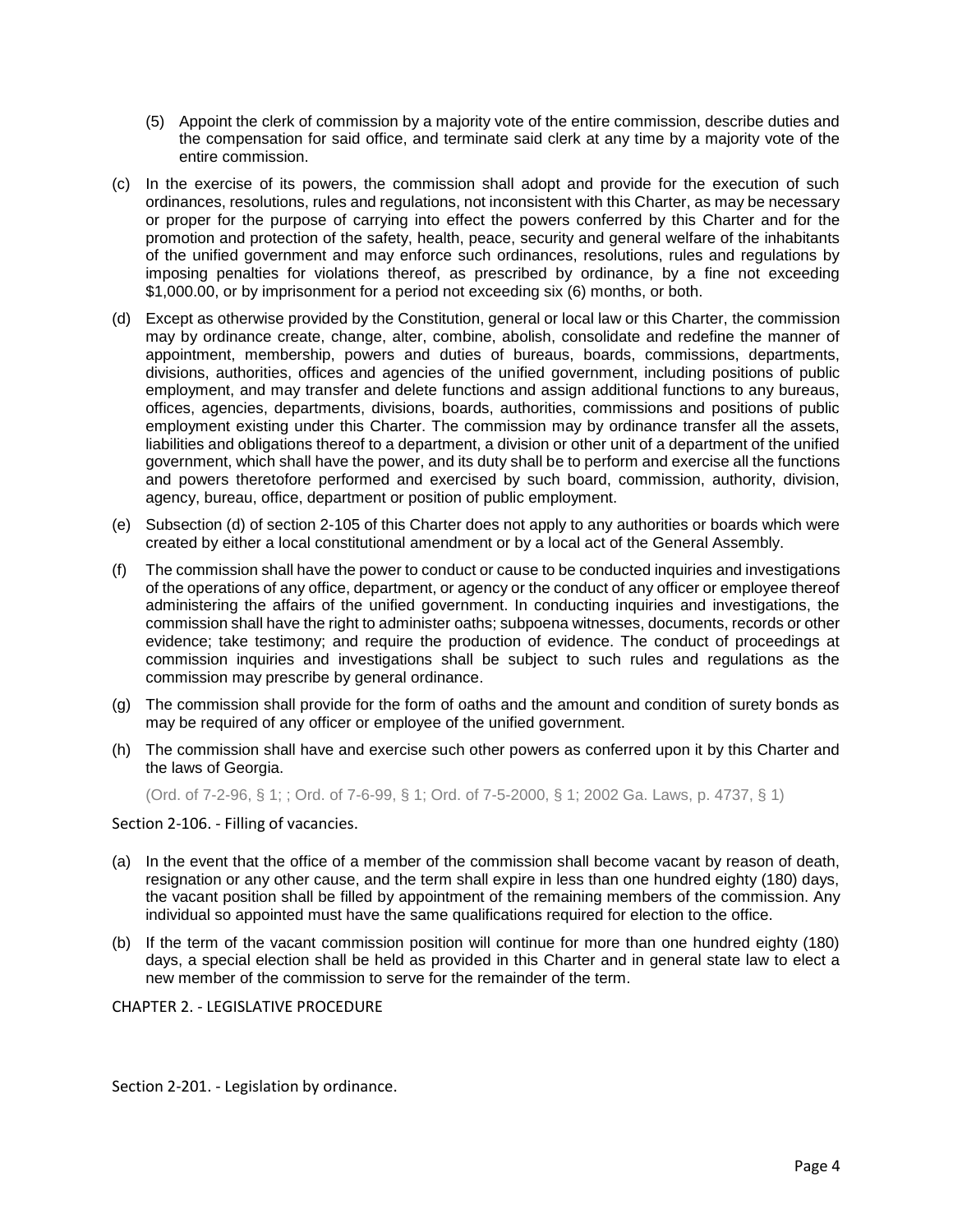Every official act of the commission which is to have the force and effect of law shall be by ordinance and shall begin with the words: "The Commission of Athens-Clarke County, Georgia, hereby ordains." All other acts of the commission shall be by resolution or shall take such other form as prescribed by its rules.

Section 2-202. - Introduction, consideration and passage of ordinances and resolutions.

- (a) Every proposed ordinance and every amendment shall contain not more than one (1) subject which shall be expressed clearly in its title.
- (b) It shall be the duty of the attorney to draft all ordinances. Prior to the introduction of any ordinance, copies of it shall be prepared by the clerk of the commission and distributed to each member of the commission.
- (c) Every proposed ordinance shall be in writing and shall be introduced by reading the title thereof at a regular monthly, or a properly called special, meeting of the commission of Athens-Clarke County, at which time it may be acted upon.
- (d) The adoption of any ordinance shall require a vote of at least six (6) affirmative votes.
- (e) The passage of all ordinances shall be contingent upon the recording of the "ayes" and "nays" of each person voting, and the names of each person voting for and against each proposed ordinance or amendment, those abstaining, and those absent shall be entered upon the minutes of the proceedings of the commission.

(Ord. of 12-5-91 § 1)

Section 2-203. - Reserved.

# **Editor's note—**

Section 2 of Ord. No. 91-10-100, adopted Dec. 5, 1991, deleted § 2-203 of the Charter in its entirety. Said section pertained to emergency ordinances and was derived from the Charter of the Unified Government adopted Aug. 7, 1990.

Section 2-204. - Submission of ordinances to mayor; effective date.

- (a) Every ordinance or resolution adopted by the commission shall be certified by the clerk of the commission and presented to the mayor within two (2) business days following its adoption.
- (b) The mayor shall approve or veto the ordinance or resolution within ten (10) business days after adoption, and no ordinance or resolution shall become effective without his or her approval except as provided herein.
- (c) If an ordinance or resolution is approved by the mayor, it shall become law upon the date of the mayor's approval. If the mayor vetoes an ordinance or resolution, he or she shall within two (2) business days following such veto return the ordinance or resolution to the clerk with a written statement of the reasons for the veto. The clerk shall then record the date of the receipt of the vetoed ordinance or resolution and thereupon shall notify the commission members of such veto. If the commission shall pass the ordinance or resolution by a vote of seven (7) of the ten (10) members at the meeting next held after the ordinance or resolution has been returned with the mayor's veto, it shall become law with or without his or her approval. In the event the mayor does not approve or veto the ordinance or resolution within the time required, it shall become law with or without his or her approval.

(Ord. of 12-5-91, § 3; Ord. of 7-2-96, § 1; Ord. of 7-6-99, § 1)

#### Section 2-205. - Authentication; recording.

The clerk of the commission shall authenticate by signature and record in full, in a properly indexed book kept for that purpose, all ordinances and resolutions adopted by the commission.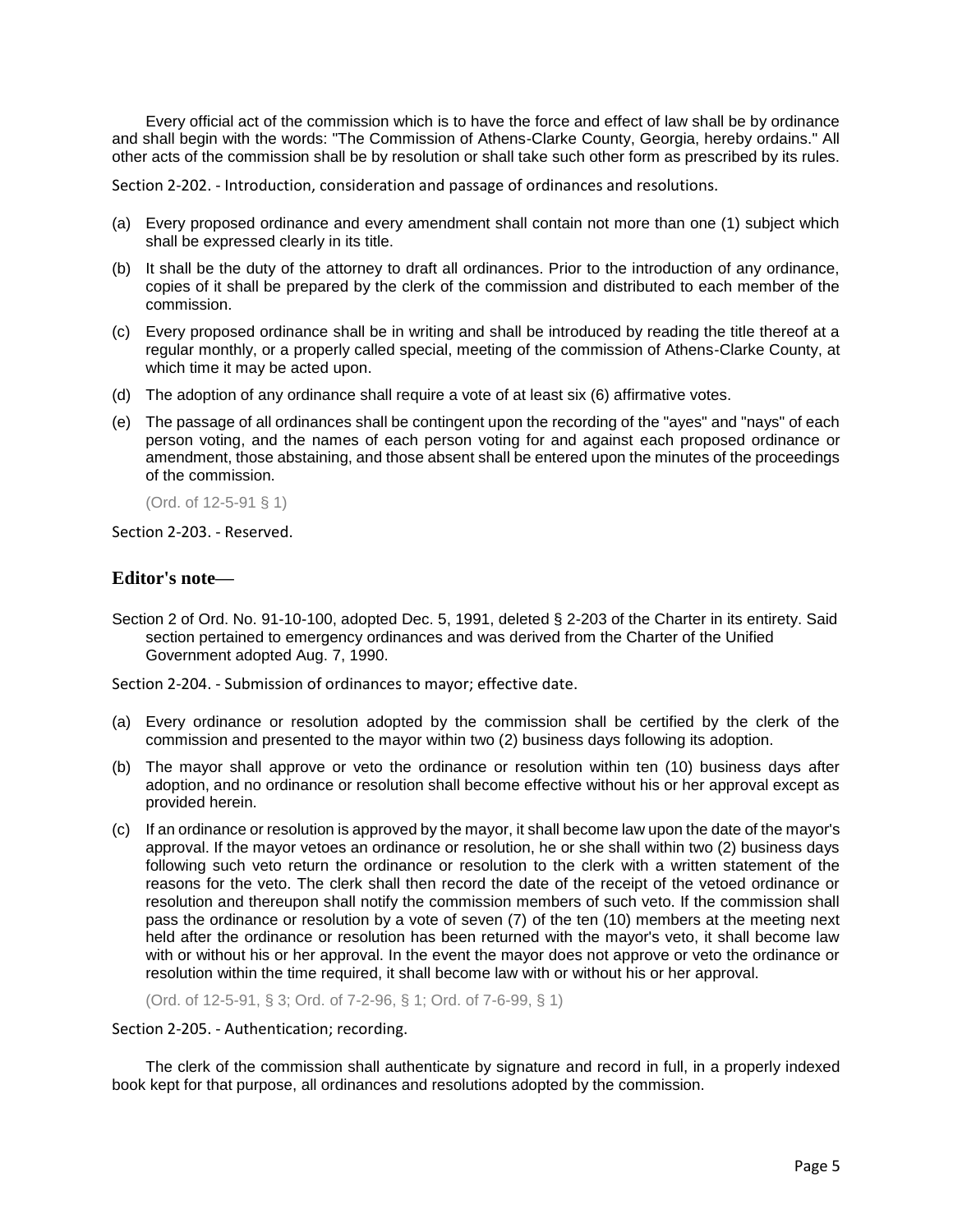(Ord. of 12-5-91, § 4)

Section 2-206. - Codes of technical regulations.

- (a) The commission may adopt any standard code of technical regulations by reference thereto in an adopting ordinance. The procedure and requirements governing such adopting ordinance shall be prescribed for ordinances generally, except that:
	- (1) The requirements of subsection (b) of section 2-202 of this Charter for distribution of copies of the ordinance to each commission member shall be construed to include copies of the code of technical regulations which shall be maintained in the clerk's office, as well as the adopting ordinance; and
	- (2) A copy of each adopted code of technical regulations, as well as the adopting ordinance, shall be authenticated by the clerk as provided in section 2-205 of this Charter.
- (b) Copies of any adopted code of technical regulations shall be made available by the clerk for public inspection and for purchase at a reasonable price as fixed by the commission.

(Ord. of 12-5-91, § 5)

Section 2-207. - Codification and printing of ordinances.

- (a) The commission shall, within two (2) years of the effective date of this Charter, provide for the preparation of a general codification of all ordinances of a general or permanent nature. Such code shall be adopted by the commission by ordinance and shall be published promptly in loose-leaf form, together with all amendments thereto, this Charter, any amendments hereto, and such codes of technical regulations and other rules and regulations as the commission may specify. This compilation shall be known and cited officially as the "Code of Athens-Clarke County, Georgia." As determined by the commission, copies of the Code shall be furnished to officers, departments and agencies of the unified government; placed in libraries and public offices for public reference; and made available for purchase by the public at a reasonable price.
- (b) Following publication of the first Code of Athens-Clarke County, Georgia, from time to time thereafter, the ordinances and Charter amendments shall be printed in substantially the same style as the Code then in effect and shall be suitable in form for integration therein.

Section 2-208. - Prima facie evidence.

A record or entry made by the clerk of commission of a copy of such record or entry, duly certified by the clerk of commission, shall be prima facie evidence of the terms of every ordinance and its due adoption.

(Ord. of 12-4-2001, § 2)

CHAPTER 3. - ETHICS AND PROHIBITED PRACTICES

Section 2-301. - Conflict of interest.

No elected official, appointed officer or employee of Athens-Clarke County, Georgia, or any agency or political entity to which this Charter applies shall knowingly:

- (1) Engage in any business or transaction in which the person has a financial interest which is incompatible with the proper discharge of official duties;
- (2) Disclose confidential information concerning the property, government or affairs of the governmental body by which such person is engaged or is a member of without proper legal authorization or use that information to advance the financial or other private interest of such person or others;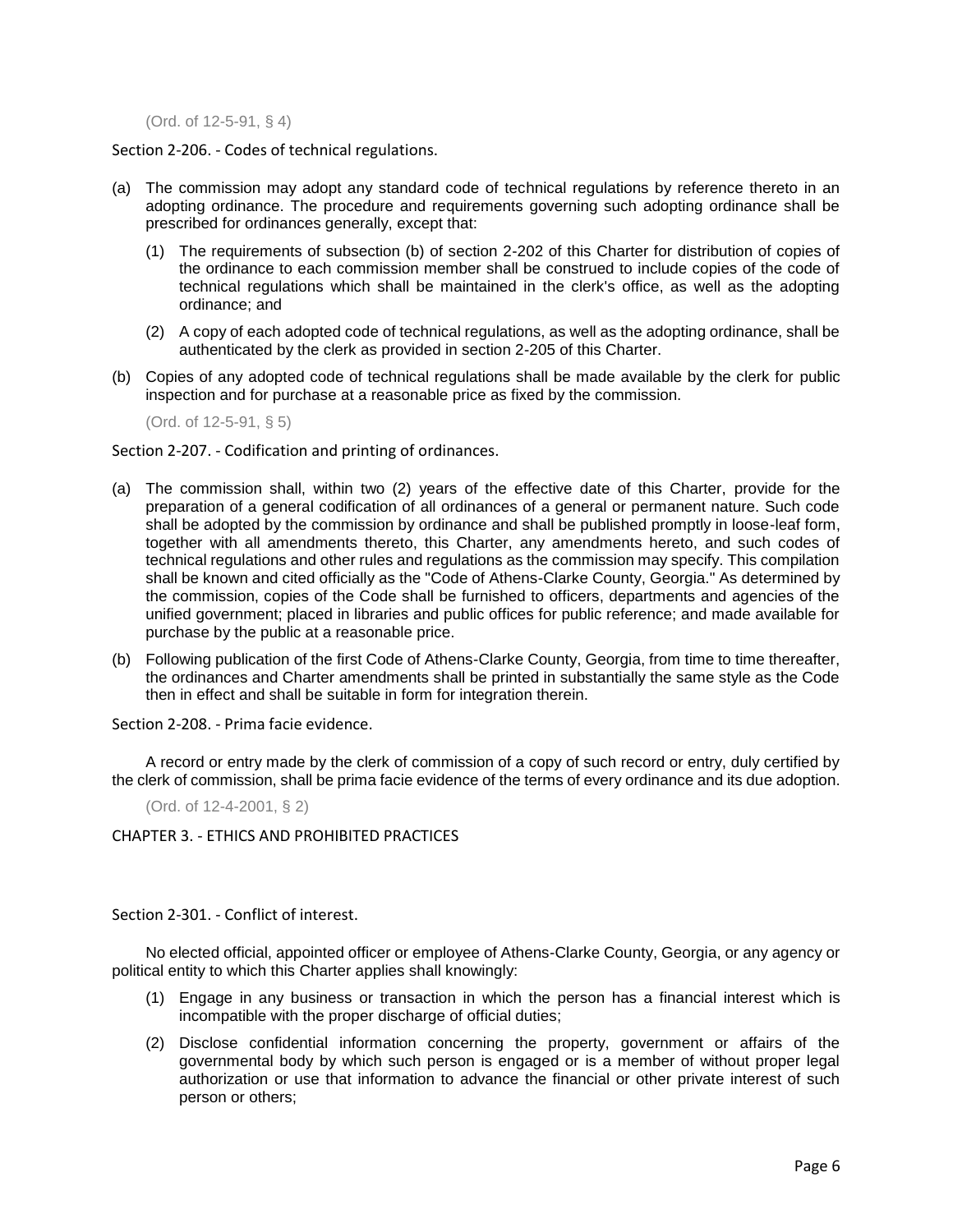- (3) Accept any gift that has a value of \$100.00 or more from any person, firm or corporation which to his or her knowledge is interested, directly or indirectly, in business dealings with the governmental body he or she is a member of or by which such person is engaged; provided, however, that an elected official who is a candidate for public office may accept campaign contributions and services in connection with any campaign;
- (4) Represent private interests other than his or her own in any action or proceeding against Athens-Clarke County, Georgia, or any portion of its government; or
- (5) Vote or otherwise actively participate in the negotiation or the making of any contract between Athens-Clarke County, Georgia, and any business or entity in which he or she has a financial interest.

Section 2-302. - Disclosure.

Any elected official, appointed officer or employee of the unified government or of any board, commission, authority or agency thereof who shall have any private financial interest, direct or indirect, in any contract or matter pending before or within any department of the unified government shall disclose such private interest to the commission. Any commissioner who has a private interest in any matter pending before the commission shall disclose such private interest and such disclosure shall be entered on the records of the commission, and he or she shall disqualify himself or herself from participating in any decision or vote relating thereto. Any elected official, appointed officer or employee of any board, commission, authority or agency of the unified government who shall have any private financial interest, direct or indirect, in any contract or matter pending before or within such entity shall disclose such private interest to the commission.

Section 2-303. - Testimony of public officials relating to public affairs.

Any officer or employee of the unified government or of any board, commission, authority or agency thereof who is duly and properly called as a witness before any unified government, state or federal judicial or administrative tribunal, and who shall before such tribunal fail to answer any proper question concerning the performance of his or her official duties shall be guilty of a violation of this Charter.

Section 2-304. - Contracts voidable and rescindable.

Any contract between the unified government or any board, commission, authority, agency or entity thereof made in violation of the provisions of this Charter shall be voidable or rescindable at the option of the commission at any time if any elected official, appointed officer or employee of such unified government or board, commission, authority or agency thereof has any interest in such contract and does not disclose such interest in accordance with section 2-302 of this Charter.

Section 2-305. - Hearings and determinations; penalties for violation.

- (a) Upon the sworn complaint of any person alleging facts which if true would constitute a violation of this Charter, the commission may conduct a public hearing at which the accused shall be given an opportunity to be heard, either personally or through counsel. At the conclusion of such hearing, the commission shall, in written findings of fact and conclusions based thereon, make a determination concerning the propriety of the conduct of the official or employee in question.
- (b) Any officer or employee of the unified government or of any board, commission, authority or agency thereof who is found to have knowingly concealed his or her personal financial interest, or who is found to have knowingly violated any of the requirements of this Charter, shall be deemed guilty of malfeasance in office or position. If such decision is upheld after all reviews and appeals provided by the merit system of the unified government have been exhausted, the officer or employee shall be subject to such punishment as may be deemed appropriate by the commission and which may include forfeiture of office or position.
- (c) Any officer or employee of the unified government or of any board, commission, authority or agency thereof who shall forfeit his or her office or position as described in subsection (b) above shall be